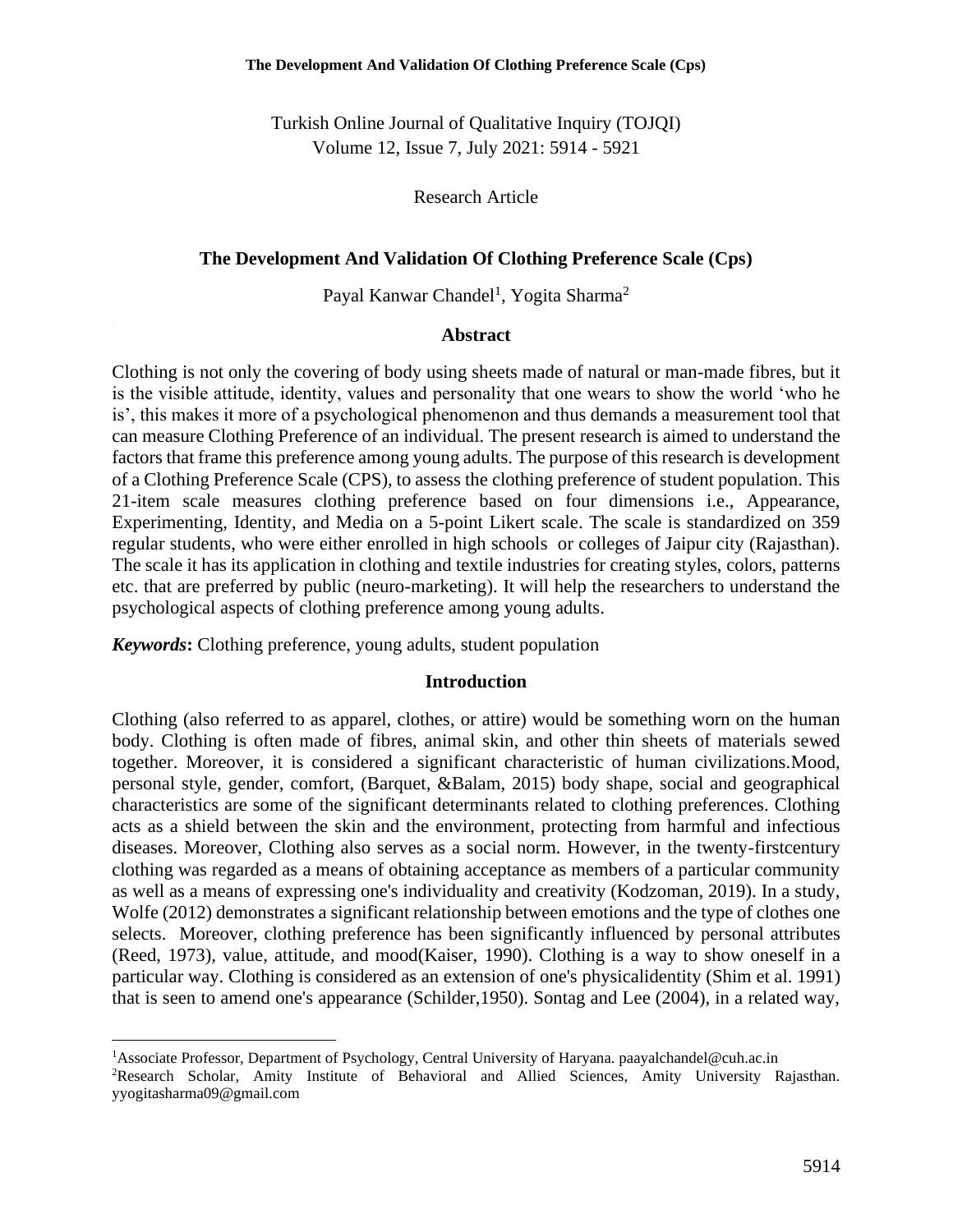acknowledged the value of body appearance in clothing preferences. Clothing is not only the covering of body using sheets made of natural or man-made fibres, but it is the visible attitude, identity, values and personality that one wears to show the world 'who he is', this makes it more of a psychological phenomenon and thus demands a measurement tool that can measure Clothing Preference of an individual.

The first Clothing Interest tool was developed by Gurel and Gurel (1979). The original inventory comprised 89-items based on eight factors (1) Concern with Personal Appearance (2) Experimenting with Appearance (3) Heightened Awareness of Clothes, (4) Clothing as Enhancement of Security (5) Clothing as Enhancement of Individuality, (6) Conformity (7) Modesty and (8) Attention to Comfort. However, the present scale includes four factors, three factors from the original scale namely Concerning with Personal Appearance, Experimenting with Appearance, and Clothing as Enhancement of Individuality. Moreover, the above-incorporated factors in the present scale have been renamed as Appearance for Concerning with Personal Appearance, Experimenting for Experimenting with Appearance, and Identity for Clothing as Enhancement of Individuality. Likewise, the fourth factor included in the present scale is Media. To date, there are very few scales to assess Clothing Preference, and one of the extensively used was developed by Gurel and Gurel (1979). Therefore, in this premise, the researcher intends to assess some of the significant determinants of Clothing Preferences among young adults.

#### **Development of Scale**

Since the assessment of the individual opinion on Clothing preference was to be made, a comprehensive list of 28 items referring to the purpose of the study was prepared. The whole scale was dedicated to assessing four major areas that impact Clothing preference i.e., Appearance, Experimenting, Identity, and Media. Each item on the CPS has 5 response options ranging from 5  $=$  Always,  $4 =$  Many a times,  $3 =$  Sometimes,  $2 =$  Rarely, and  $1 =$  Never. The scoring is done by simply adding each encircled response. The score of each item adds up to measure total clothing preference of an individual.At the first stage, a large number of 150 respondents studying in various schools and colleges of Jaipur district (Rajasthan) were taken. The age of the sample ranged from 15-24 years.

At the second stage, the obtained data were tabulated and item analysis was carried out to calculate the discriminatory power of the scale items. For this purpose, the arrangement of individual score profileswas done in descending order (highest to lowest). Next, two individual groups, one of 27% from the highest order and the other 27% from the lowestscoring were created. The mean scores on all the items were determined. Out of 28 items, 7 items (3 items from Appearance, 3 and Experimenting domain, and 1 item from Identity) were rejected due to their lower discriminating index. The items with discriminating indices ranging between .2 to .4 were retained in the final draft of the test with little modifications.

The final draft of the scale comprised 21 items. The dimension-wise distribution of items in the scale is: Appearance (CP4, CP10, CP14, CP18), Experimenting (CP 3, CP 9, CP13, CP 17), Identity (CP 2, CP 6, CP 8, CP12, CP 16, CP 20), and Media (CP1, CP 5, CP 7, CP 11, CP15, CP19, CP21).The items in the scale were divided as per the purpose of each factor to be assessed. The final draft of the scale was again administered to a sample of 359 School and College going students and the psychometric properties were determined.

#### **Psychometric properties of the Scale**

## **Reliability**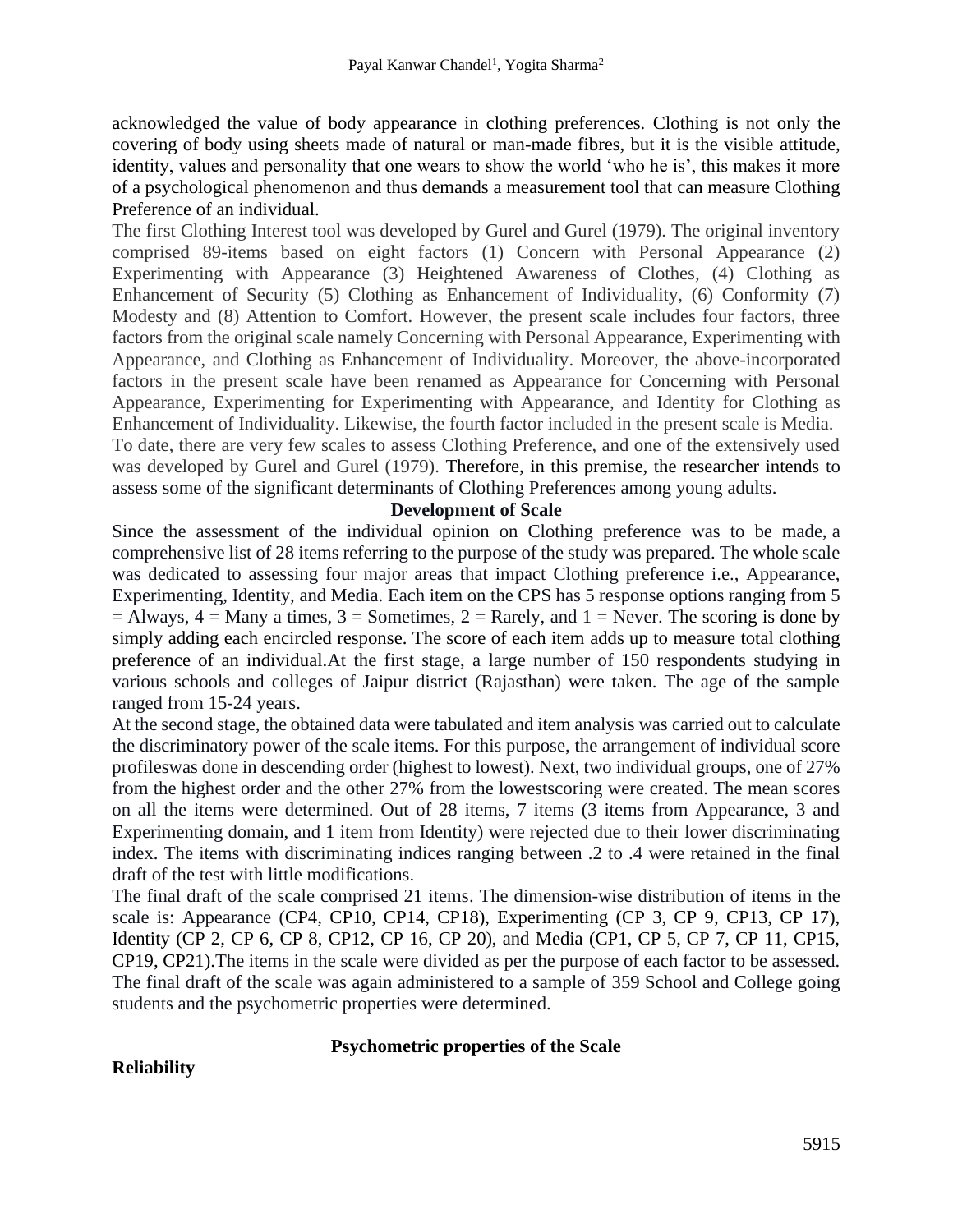To determine the accuracy of a standardized measure, it is necessary to consider the scale's reliability. However, when designing criteria and making an overall decision about the consistency of any standardized test as a whole within a given context, professional and practitioner associations have often put these questions within wider contexts. The internal accuracy (reliability) of the scale was determined by using Cronbach's alpha.

Table 1 depicts the descriptive statistics for items and the scale's reliability coefficient **Table 1:Descriptive statistics of Items**

| Item No.        | <b>Items</b>                                                                                                   | $\boldsymbol{M}$<br>(SD) | <b>Varianc</b><br>e |
|-----------------|----------------------------------------------------------------------------------------------------------------|--------------------------|---------------------|
|                 |                                                                                                                |                          |                     |
| CP1             | I feel uncomfortable if my dressing is not in line with the<br>models in industry.                             | 2.10(1.74)               | 1.32                |
| CP2             | I make it a point that my dresses get me the identity.                                                         | 3.47(1.62)               | 1.27                |
| CP3             | I follow the latest clothes each season to conform my<br>style.                                                | 3.27(1.71)               | 1.31                |
| CP4             | I carefully choose the accessories to use with each outfit.                                                    | 3.51(1.75)               | 1.32                |
| CP <sub>5</sub> | Choice of color in my dresses is influenced by my favorite<br>actor/actress choice.                            | 2.19(1.68)               | 1.29                |
| CP <sub>6</sub> | I prefer dresses that make me the Star of the function.                                                        | 3.26(1.94)               | 1.39                |
| CP7             | While going for a party/ function I prefer to choose<br>clothes that are similar to my favorite actor/actress. | 2.31(1.97)               | 1.40                |
| CP8             | I buy clothes to boost my self-confidence.                                                                     | 3.49(1.84)               | 1.35                |
| CP <sub>9</sub> | My mood of the day decides what to wear.                                                                       | 3.25(2.07)               | 1.43                |
| CP10            | I am very particular about the color combinations of my<br>dress.                                              | 3.73(1.50)               | 1.22                |
| CP11            | I follow the latest trend of clothes showcased/used in<br>movie/serial /reality shows.                         | 2.47(1.70)               | 1.30                |
| CP12            | I prefer to buy clothes that are different.                                                                    | 3.48(1.56)               | 1.25                |
| CP13            | I experiment a lot on mix and match.                                                                           | 3.00(1.82)               | 1.35                |
| CP14            | For any festival and occasion my wardrobe is ready for<br>something to wear.                                   | 3.48(1.78)               | 1.33                |
| CP15            | My wardrobe is inspired by latest trends shown in fashion<br>magazines.                                        | 2.46(1.69)               | 1.30                |
| CP16            | I try to maintain my wardrobe in line with the latest trend.                                                   | 3.05(1.69)               | 1.30                |
| CP17            | Before actually putting on the dress I always give it a trial<br>with matching accessories                     | 2.82(2.17)               | 1.47                |
| CP18            | I always plan in advance about what to wear.                                                                   | 3.15(2.07)               | 1.44                |
| <b>CP19</b>     | choose<br>my<br>accessories<br>watch<br>To<br>I<br>closely<br>models/actors/actress for what they carry.       | 2.18(1.87)               | 1.37                |
| CP20            | I try to buy clothes with the best brand.                                                                      | 3.37(1.88)               | 1.37                |
| CP21            | I follow the dressing style of my favorite actor/actress.                                                      | 2.18(1.51)               | 1.23                |

#### **Table 2: Descriptive statistics for scale**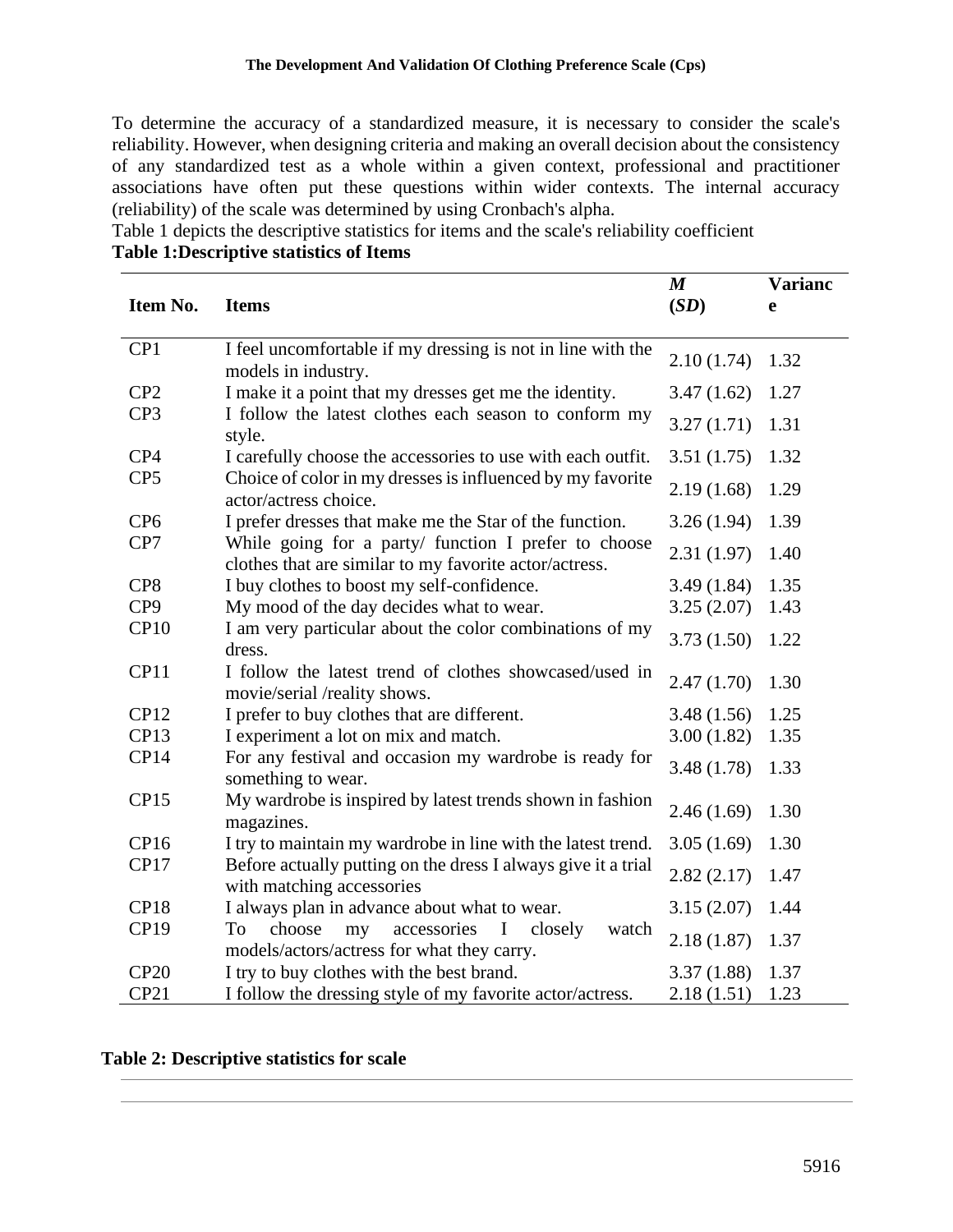|                 | Scale Means if item | <i>*Corrected</i>  | item-total<br>Cronbach's |
|-----------------|---------------------|--------------------|--------------------------|
|                 | deleted             | <b>Correlation</b> | alpha if item            |
|                 |                     |                    | deleted                  |
| CP1             | 60.10               | .47                | .87                      |
| CP2             | 58.73               | .45                | .87                      |
| CP3             | 58.93               | .50                | .86                      |
| CP4             | 58.69               | .38                | .87                      |
| CP <sub>5</sub> | 60.01               | .48                | .87                      |
| CP <sub>6</sub> | 58.94               | .48                | .87                      |
| CP7             | 59.88               | .56                | .86                      |
| CP8             | 58.71               | .44                | .87                      |
| CP9             | 58.95               | .41                | .87                      |
| <b>CP10</b>     | 58.47               | .40                | .87                      |
| <b>CP11</b>     | 59.73               | .61                | .86                      |
| <b>CP12</b>     | 58.72               | .34                | .87                      |
| <b>CP13</b>     | 59.20               | .41                | .87                      |
| <b>CP14</b>     | 58.72               | .36                | .87                      |
| <b>CP15</b>     | 59.74               | .64                | .86                      |
| <b>CP16</b>     | 59.15               | .61                | .86                      |
| <b>CP17</b>     | 59.37               | .43                | .87                      |
| <b>CP18</b>     | 59.04               | .39                | .87                      |
| <b>CP19</b>     | 60.01               | .47                | .87                      |
| <b>CP20</b>     | 58.83               | .39                | .87                      |
| <b>CP21</b>     | 60.02               | .56                | .86                      |

| Table 3: Descriptive statistics of Scale and Reliability (Cronbach's alpha) |     |       |           |                 |                                    |              |     |  |
|-----------------------------------------------------------------------------|-----|-------|-----------|-----------------|------------------------------------|--------------|-----|--|
|                                                                             | N   | M     | <b>SD</b> | <b>Variance</b> | <b>Alpha</b><br><b>Coefficient</b> | No.<br>items | -of |  |
| Clothing<br>Preference<br>Scale                                             | 359 | 62.20 | 15.05     | 226.77          | -87                                | 21           |     |  |

# **Table 4: Cronbach's alpha for Clothing Preference Scale and its dimensions**

| <b>Scales and their dimensions</b> | *Alpha coefficient |
|------------------------------------|--------------------|
| Appearance                         | .71                |
| Experiment                         | .64                |
| Identity                           | .63                |
| Media                              | .74                |
| <b>Overall Clothing Preference</b> | .87                |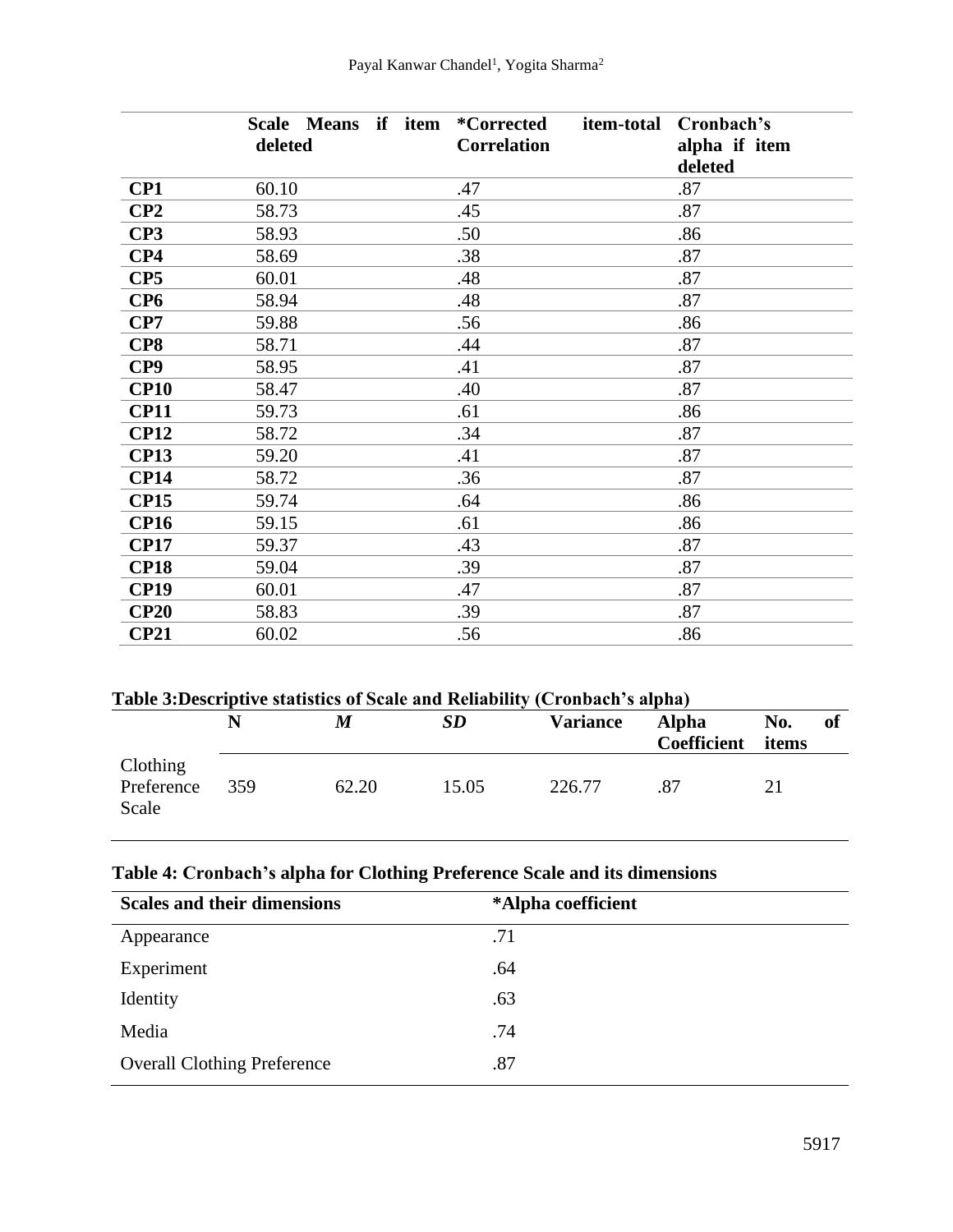# **Validity**

**Content Validity**: The content validity of the scale is borne out by the method of item selection. The universe of the items covered was wide enough to include all aspects of Clothing preference based on gender and educational institutions. In this premise, all possible sources of information i.e., a review of pertinent literature on clothing and its related aspects were used. Also, the items were scrutinized by numerous experts on the subject matter. For evaluating content validity, the draft was sent to a panel of five expert analysts, to rate each item on a scale of 4 to 1; 4 relevant, 3 fairly relevant, 2 less relevant, and 1 not relevant. The Content Validity Index (CVI) of the Clothing preference Scale was estimated and 21 items not having an acceptable range were removed from the final scale.

# **Inter-Factorial Validity**

The estimated inter-Factorial validity of the scale is reported in table 5. It is to confirm that all the variables are correlated to each other and measuring the same construct.

|                                   | $\boldsymbol{M}$ |              |                            | <b>Dimensions</b> |              |                               |
|-----------------------------------|------------------|--------------|----------------------------|-------------------|--------------|-------------------------------|
|                                   | (SD)             | Appearance   | <b>Experiment Identity</b> |                   | <b>Media</b> | <b>Clothing</b><br>Preference |
| Appearance                        | 13.87(3.65)      | $\mathbf{1}$ | $.49***$                   | $.44***$          | $.33***$     | $.66***$                      |
| Experiment                        | 12.34(3.63)      |              |                            | $.59***$          | $.48***$     | $.78***$                      |
| Identity                          | 20.10(5.18)      |              |                            | 1                 | $.45***$     | $.80***$                      |
| Media                             | 15.89 (6.88)     |              |                            |                   | 1            | $.81***$                      |
| Clothing<br>Preference            | 62.20(15.05)     |              |                            |                   |              |                               |
| $\frac{1}{p} < .05.$ ** $p < .01$ |                  |              |                            |                   |              |                               |

# **Table 5: Descriptive statistics and Inter-factorial validity**

## **Standardization**

The scale has been standardized in terms of Mean and Standard Deviation and Secondly, in terms of grade norms

| <b>Dimensions</b> | Gender       | <b>Schools</b>   |           | <b>College</b>   |           |
|-------------------|--------------|------------------|-----------|------------------|-----------|
|                   |              | $\boldsymbol{M}$ | <b>SD</b> | $\boldsymbol{M}$ | <b>SD</b> |
| Appearance        | <b>Boys</b>  | 14.93            | 3.00      | 13.47            | 3.90      |
|                   | <b>Girls</b> | 12.54            | 4.09      | 14.25            | 3.32      |
| <b>Experiment</b> | <b>Boys</b>  | 11.93            | 3.17      | 12.92            | 3.82      |
|                   | <b>Girls</b> | 10.83            | 3.56      | 12.62            | 3.56      |
| <b>Identity</b>   | <b>Boys</b>  | 20.26            | 4.29      | 19.55            | 5.55      |
|                   | <b>Girls</b> | 19.12            | 5.44      | 20.89            | 5.05      |
| <b>Media</b>      | <b>Boys</b>  | 17.20            | 5.41      | 16.42            | 7.33      |

## **Table 6**: **Mean and S.D for Boys and Girls**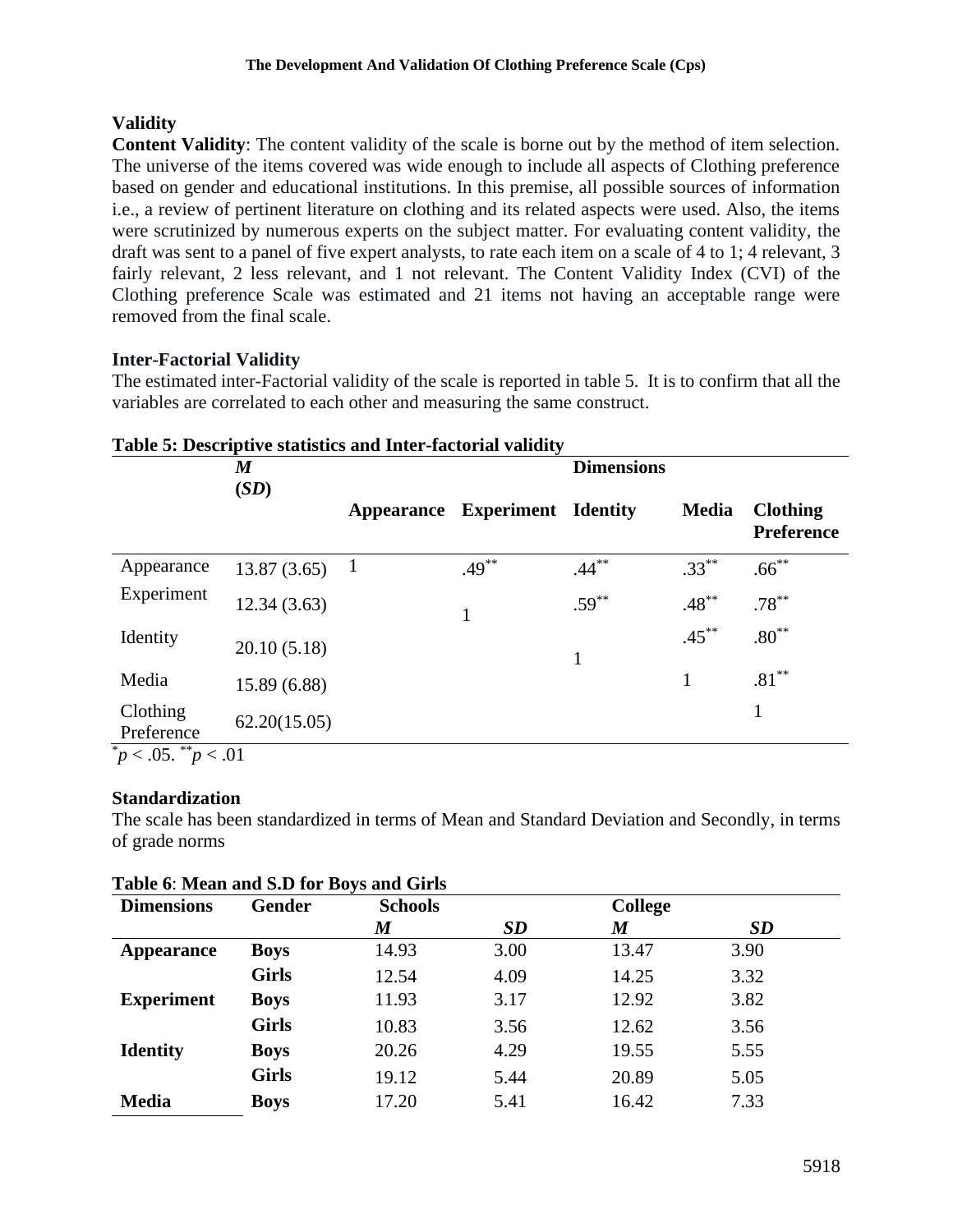| Girls | 13.63 | 6.24 | 15.71 | 1 <sub>7</sub><br>.11 |  |
|-------|-------|------|-------|-----------------------|--|
|-------|-------|------|-------|-----------------------|--|

# **GENERAL NORMS**

# **Interpretation of Clothing preference in terms of Gender and Grade Norms**

| Table 7: Interpretation of Clothing preference among boys |            |                  |            |            |  |
|-----------------------------------------------------------|------------|------------------|------------|------------|--|
| Interpretation                                            |            | Ranges of Scores |            |            |  |
|                                                           | Appearance | Experiment       | Identity   | Media      |  |
| Low                                                       | 13 & below | 11 & below       | 17 & below | 12 & below |  |
| Average                                                   | 14-16      | $12 - 14$        | 14-22      | $13 - 20$  |  |
| High                                                      | 17 & Above | 15 & Above       | 23 & Above | 21 & Above |  |

# **Table 8:Interpretation of Clothing preference amonggirls**

| Interpretation |               | Ranges of Scores |               |               |
|----------------|---------------|------------------|---------------|---------------|
|                | Appearance    | Experiment       | Identity      | Media         |
| Low            | 12 & below    | $10 \&$ below    | 18 & below    | $10 \&$ below |
| Average        | 13-16         | 11-13            | $19 - 23$     | 11-17         |
| High           | $17 \&$ Above | 14 $\&$ Above    | 24 $\&$ Above | 18 & Above    |

#### **Table 9: Interpretation of Clothing preference among school-going students**

| Interpretation |               | Ranges of Scores |               |               |
|----------------|---------------|------------------|---------------|---------------|
|                | Appearance    | Experiment       | Identity      | Media         |
| Low            | 13 $\&$ below | $10 \&$ below    | $17 \&$ below | $12 \&$ below |
| Average        | 14-16         | 11-13            | $19 - 21$     | 13-18         |
| High           | $17 \&$ Above | 14 $\&$ Above    | $22 \&$ Above | 19 $&$ Above  |

# **Table 10: Interpretation of Clothing preference among college-going students**

| Interpretation |            | Ranges of Scores |               |               |
|----------------|------------|------------------|---------------|---------------|
|                | Appearance | Experiment       | Identity      | Media         |
| Low            | 12 & below | 11 & below       | 18 & below    | 11 & below    |
| Average        | 13-16      | 11-14            | $19 - 23$     | $12 - 20$     |
| High           | 17 & Above | 14 $\&$ Above    | 24 $\&$ Above | 21 $\&$ Above |

# **Table11: Interpretation of Clothing preference among student population**

| Interpretation |            | Ranges of Scores |            |             |
|----------------|------------|------------------|------------|-------------|
|                | Appearance | Experiment       | Identity   | Media       |
| Low            | 12 & below | $11&$ below      | 18 & below | $11&$ below |
| Average        | $13-16$    | 11-14            | $19 - 23$  | 11-19       |
| High           | 17 & Above | 15 & Above       | 24 & Above | 20& Above   |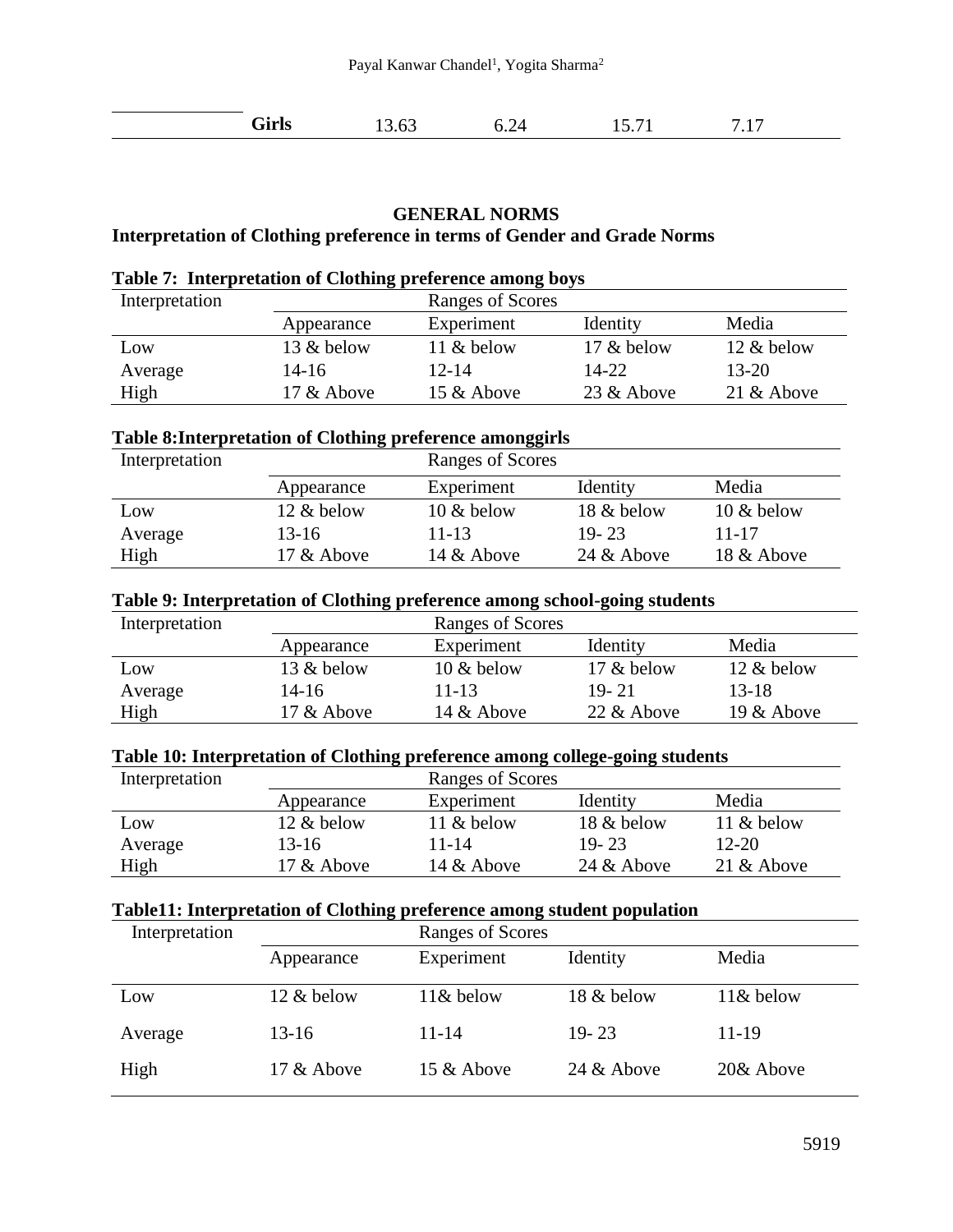#### **Discussion**

Based on the findings of the four factors i.e; appearance, experiment, identity, and media influencing the clothing preference among student population, it may be seen inferred that the person with higher score on any of the following factors may depict the following characteristics:

- **Appearance:** This factor refers to the interest in clothing as a matter of looks. The person chooses certain type of clothes because he/she believes that these clothes are making him/her appear better than the rest. The items related to appearancerefer to the individual's concern with how he/she presents himself in society. Individuals scoring high on it is concerned more about the way look.
- **Experimenting:** Experimenting refers to the tendency of an individual to get innovative with dress and accessories. To attempt to try new dresses, new combinations and new accomplishments to check the impact they create. The items related to experimenting refer to the individual's concern with how he/she incorporates innovation, creativity or novelty in clothing practice. Individuals scoring high on it are concerned more about trying new things to supplement their looks.
- **Identity:** Identity as a factor of clothing refers to the focus of an individual to create the individuality of his/her own by the way he/she looks. This person prefers to create an image through dresses and accessories. The items related to appearancerefer to the individual's concern with clothing to enhance their identity. Individuals scoring high on it are concerned more about the impression they create by the way they dress up.
- **Media:** This factor refers to the impact or influence of various forms of mediaon an individual's dressing sense. It tries to focus on evaluating how media frames our clothing preferences. The items related to media refer to the individual's concern with making him/herself look trendier and following the fashion trends and ikons. Individuals scoring high on it are concerned more about the fashion trends in the market.

#### **Summary**

The Clothing preference scale provides measure of Clothing Preference of young adults based on four empirically derived dimensions. The Internal consistency derived from the responses of 359 young adults revealed that the Clothing Preference scale has quite good reliability. The content validity and Inter-factorial validity are also high and acceptable. In sum, it may be said that the scale is highly reliable and valid tool to assess Clothing Preference of Young Adults.

## **Applicability of the Scale:**

- 1. This scale may be used for self-analysis of Clothing Preferences of an individual.
- 2. It may help researchers to evaluate Clothing Preference along with its various dimensions *viz*, Appearance, Experimenting, Identity, and Media.
- 3. It may be applied to understand the psychological aspects related to clothing preference among youth.
- 4. This scale may be used to comprehend the determinants behind the selection of clothes in the clothing and textile industry.
- 5. It may help clothing and textile industries for creating styles, colors, patterns etc. that are preferred by public (neuro-marketing).

## **References**

1. Barquet, J., &Balam, E. M. (2015). Clothing preferences of college students: what factors Matter. *Journal of Undergraduate Ethnic Minority Psychology*, *1*(1), 4-6.